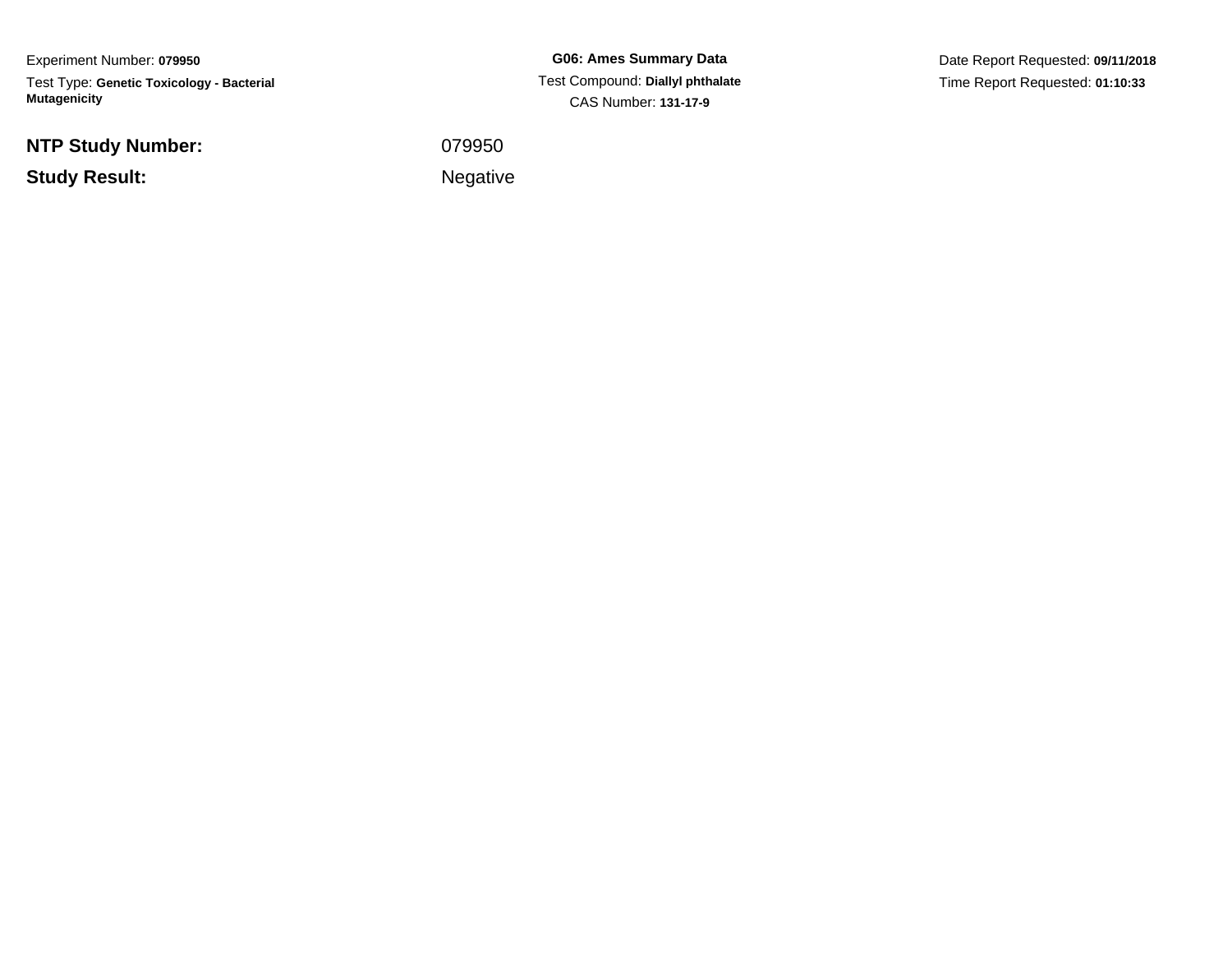Test Type: **Genetic Toxicology - Bacterial Mutagenicity**

## **G06: Ames Summary Data** Test Compound: **Diallyl phthalate**CAS Number: **131-17-9**

|                               |                   |                            | Strain: TA100          |                        |                     |
|-------------------------------|-------------------|----------------------------|------------------------|------------------------|---------------------|
| Dose (ug/Plate)               | <b>Without S9</b> | <b>Without S9</b>          | <b>With 10% Rat S9</b> | <b>With 10% Rat S9</b> | With 10% Hamster S9 |
| Vehicle Control <sup>1</sup>  | $142 \pm 5.0$     | $113 \pm 5.6$              | $122 \pm 3.4$          | $161 \pm 7.0$          | $135 \pm 3.4$       |
| 1.0                           |                   |                            |                        | $167 \pm 6.2$          |                     |
| 3.3                           |                   |                            |                        | $158 \pm 8.5$          |                     |
| 10.0                          | $140 \pm 4.7$     | $121 \pm 14.2$             | $103 \pm 3.6$          | $152 \pm 4.0$          | $98 \pm 3.9$        |
| 33.0                          | $144 \pm 5.9$     | $130 \pm 6.1$              | $93 \pm 5.1$           | $136 \pm 5.8$          | $96 \pm 5.2$        |
| 100.0                         | $137 \pm 15.6$    | $127 \pm 4.5$              | $86 \pm 2.5$           | $100 \pm 2.4$          | $92 \pm 2.3$        |
| 333.0                         | $143 \pm 7.1$     | $112 \pm 8.7$ <sup>s</sup> | $64 \pm 7.7$           |                        | $71 \pm 8.7$        |
| 1000.0                        | $138 \pm 11.6^s$  | $124 \pm 5.8^s$            | $21 \pm 3.1$           |                        | $32 \pm 3.1$        |
| <b>Trial Summary</b>          | Negative          | Negative                   | Negative               | Negative               | Negative            |
| Positive Control <sup>2</sup> |                   |                            |                        |                        | $1038 \pm 29.6$     |
| Positive Control <sup>3</sup> |                   |                            | $822 \pm 56.0$         | $1202 \pm 61.9$        |                     |
| Positive Control <sup>4</sup> | $1197 \pm 45.6$   | $1195 \pm 13.2$            |                        |                        |                     |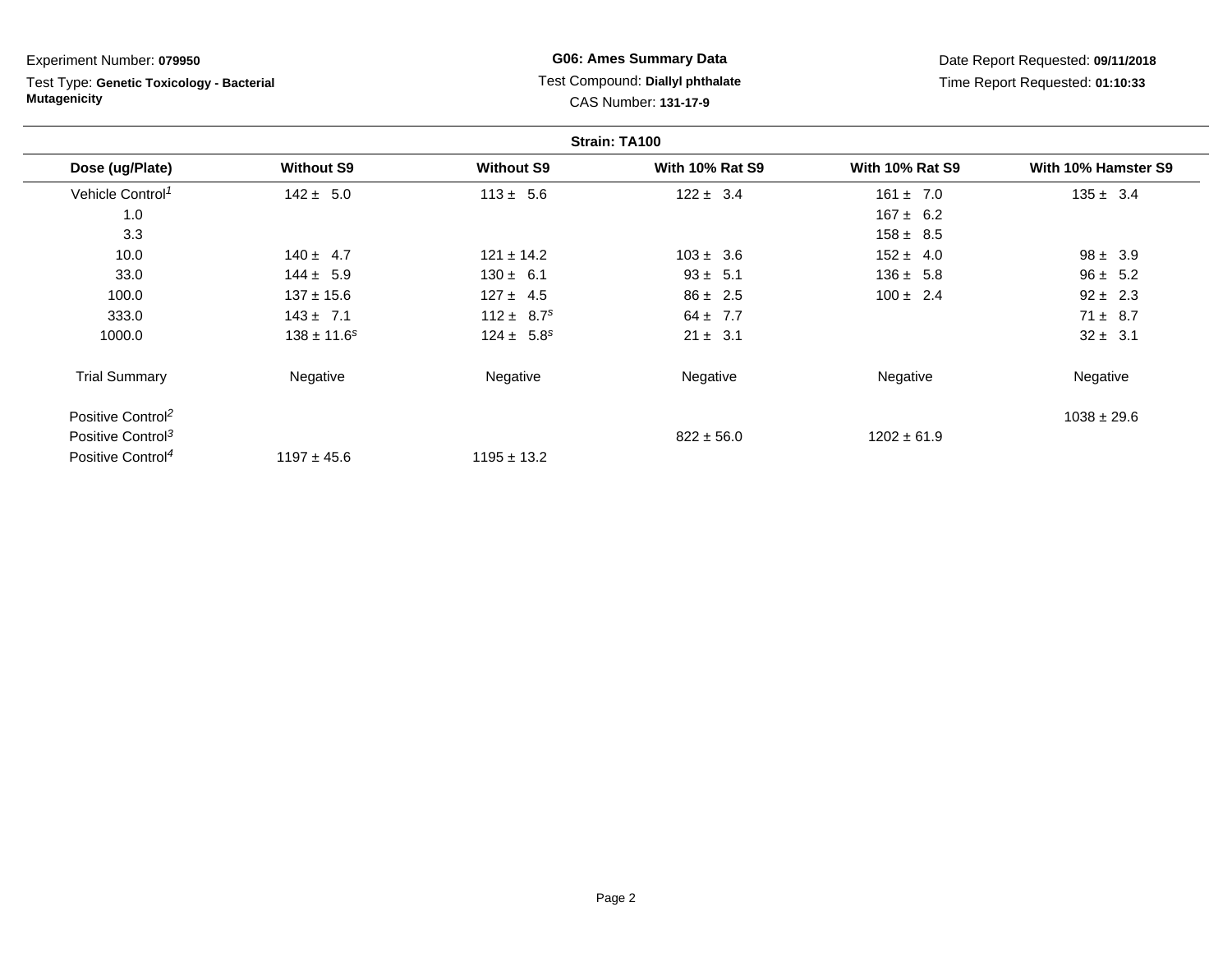Test Type: **Genetic Toxicology - Bacterial Mutagenicity**

|                                                                                                 |                     | <b>OUGHL LATE</b> |
|-------------------------------------------------------------------------------------------------|---------------------|-------------------|
| Dose (ug/Plate)                                                                                 | With 10% Hamster S9 |                   |
| Vehicle Control <sup>1</sup>                                                                    | $156 \pm 11.1$      |                   |
| 1.0                                                                                             | $161 \pm 12.9$      |                   |
| 3.3                                                                                             | $137 \pm 0.7$       |                   |
| 10.0                                                                                            | $137 \pm 3.0$       |                   |
| 33.0                                                                                            | $119 \pm 11.9$      |                   |
| 100.0                                                                                           | $89 \pm 0.7$        |                   |
| 333.0                                                                                           |                     |                   |
| 1000.0                                                                                          |                     |                   |
| <b>Trial Summary</b>                                                                            | Negative            |                   |
| Positive Control <sup>2</sup><br>Positive Control <sup>3</sup><br>Positive Control <sup>4</sup> | $1151 \pm 49.7$     |                   |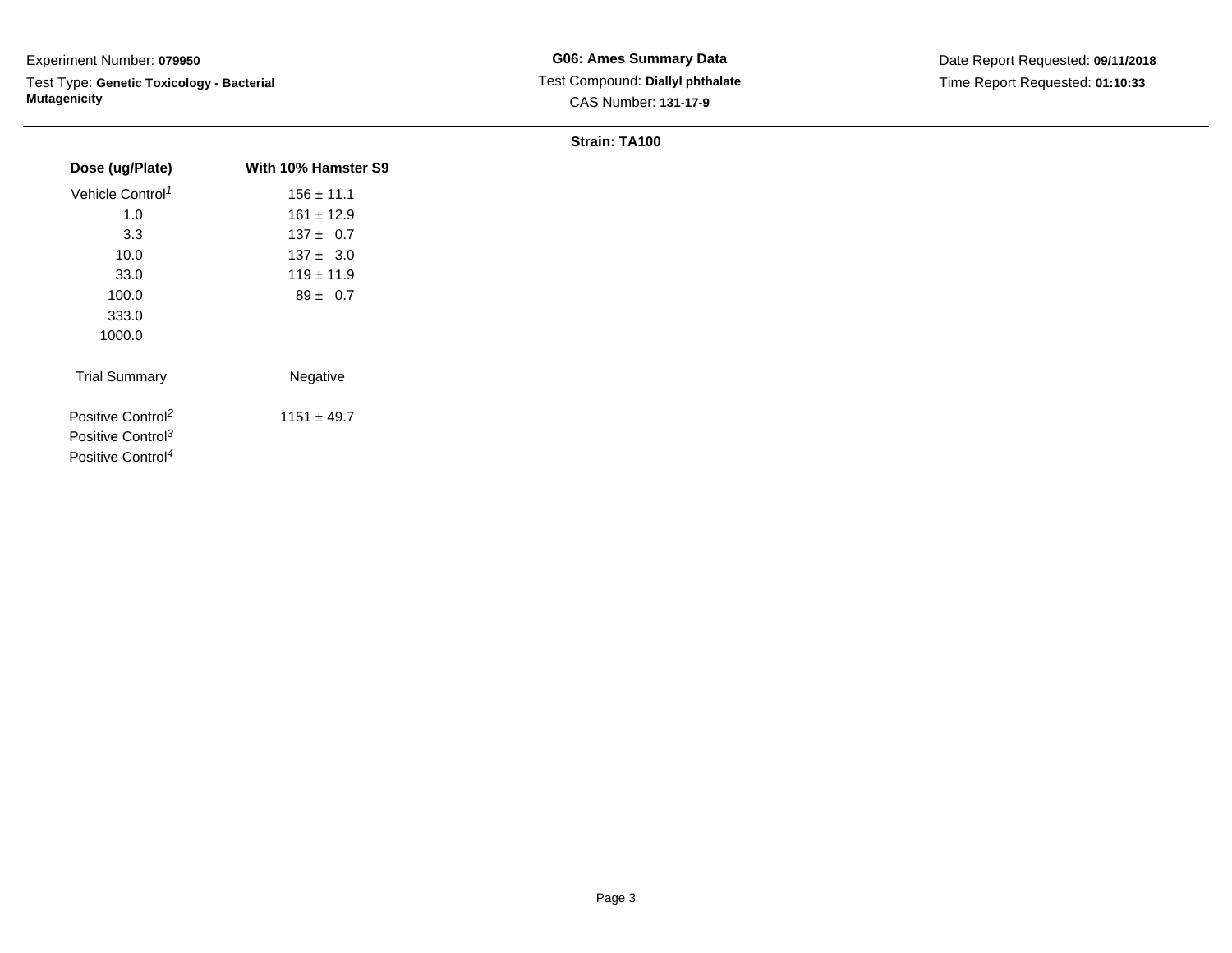Test Type: **Genetic Toxicology - Bacterial Mutagenicity**

## **G06: Ames Summary Data** Test Compound: **Diallyl phthalate**CAS Number: **131-17-9**

|                               |                   |                   | Strain: TA1535         |                        |                     |
|-------------------------------|-------------------|-------------------|------------------------|------------------------|---------------------|
| Dose (ug/Plate)               | <b>Without S9</b> | <b>Without S9</b> | <b>With 10% Rat S9</b> | <b>With 10% Rat S9</b> | With 10% Hamster S9 |
| Vehicle Control <sup>1</sup>  | $22 \pm 2.7$      | $18 \pm 3.4$      | $12 \pm 2.3$           | $13 \pm 2.3$           | $15 \pm 2.7$        |
| 1.0                           |                   |                   |                        | $15 \pm 2.1$           |                     |
| 3.3                           |                   |                   |                        | $11 \pm 2.0$           |                     |
| 10.0                          | $28 \pm 1.0$      | $14 \pm 2.3$      | $11 \pm 2.1$           | $12 \pm 0.9$           | $12 \pm 0.7$        |
| 33.0                          | $28 \pm 2.1$      | $18 \pm 4.0$      | $13 \pm 3.1$           | $8 \pm 1.5$            | $13 \pm 1.5$        |
| 100.0                         | $26 \pm 1.8$      | $21 \pm 3.2$      | $16 \pm 4.0$           | $11 \pm 0.9$           | $9 \pm 1.2$         |
| 333.0                         | $18 \pm 3.2$      | $14 \pm 2.1^s$    | $10 \pm 1.7$           |                        | $14 \pm 1.8$        |
| 1000.0                        | $31 \pm 0.3^s$    | $24 \pm 2.8^s$    | $3 \pm 1.2$            |                        | $6 \pm 2.2$         |
| <b>Trial Summary</b>          | Negative          | Negative          | Negative               | Negative               | Negative            |
| Positive Control <sup>2</sup> |                   |                   |                        |                        | $67 \pm 13.9$       |
| Positive Control <sup>3</sup> |                   |                   | $48 \pm 0.9$           | $78 \pm 5.4$           |                     |
| Positive Control <sup>4</sup> | $868 \pm 16.0$    | $948 \pm 13.3$    |                        |                        |                     |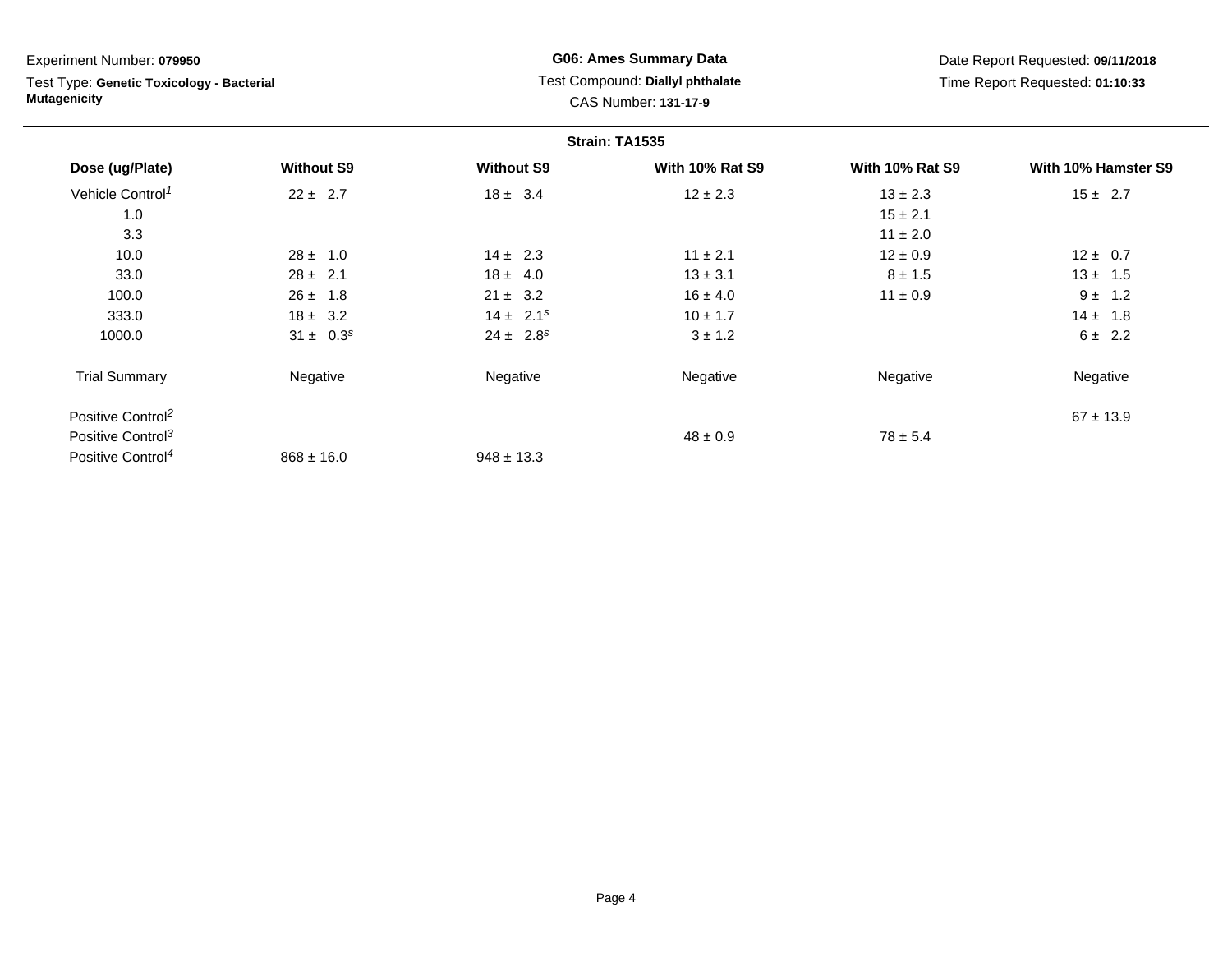Test Type: **Genetic Toxicology - Bacterial Mutagenicity**

| Dose (ug/Plate)               | With 10% Hamster S9 |
|-------------------------------|---------------------|
| Vehicle Control <sup>1</sup>  | $14 \pm 2.1$        |
| 1.0                           | $12 \pm 1.0$        |
| 3.3                           | $13 \pm 1.5$        |
| 10.0                          | $8\pm0.7$           |
| 33.0                          | $11 \pm 1.5$        |
| 100.0                         | $9 \pm 1.0$         |
| 333.0                         |                     |
| 1000.0                        |                     |
| <b>Trial Summary</b>          | Negative            |
| Positive Control <sup>2</sup> | $70 \pm 8.1$        |
| Positive Control <sup>3</sup> |                     |
| Positive Control <sup>4</sup> |                     |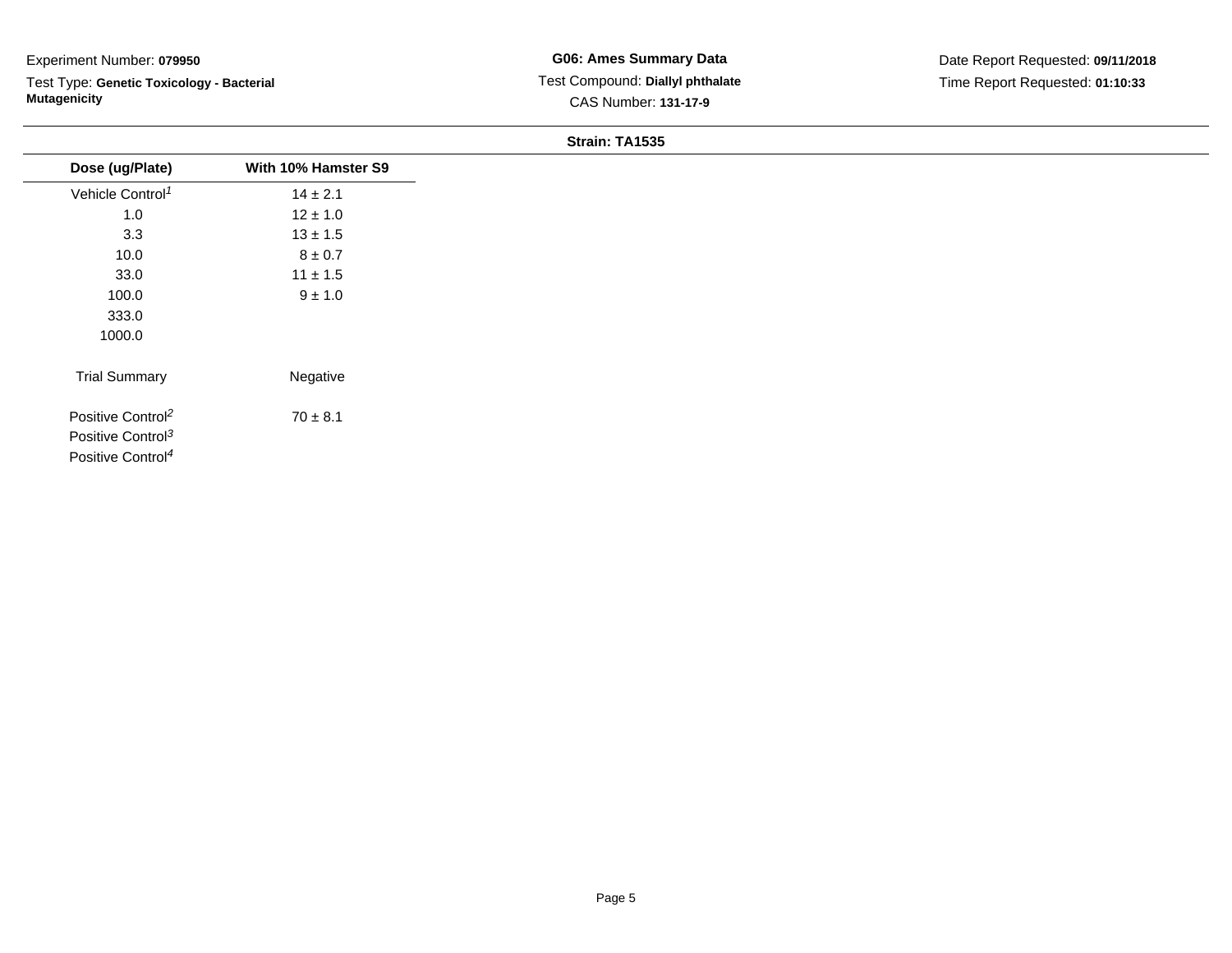Test Type: **Genetic Toxicology - Bacterial Mutagenicity**

**G06: Ames Summary Data** Test Compound: **Diallyl phthalate**CAS Number: **131-17-9**

|                               |                   |                   | Strain: TA1537         |                        |                     |
|-------------------------------|-------------------|-------------------|------------------------|------------------------|---------------------|
| Dose (ug/Plate)               | <b>Without S9</b> | <b>Without S9</b> | <b>With 10% Rat S9</b> | <b>With 10% Rat S9</b> | With 10% Hamster S9 |
| Vehicle Control <sup>1</sup>  | $5 \pm 0.6$       | $4 \pm 1.7$       | $5 \pm 2.3$            | $11 \pm 2.0$           | $9 \pm 0.6$         |
| 1.0                           |                   |                   |                        | $7 \pm 1.5$            |                     |
| 3.3                           |                   |                   |                        | $9\pm0.0$              |                     |
| 10.0                          | $7 \pm 1.5$       | $6 \pm 1.2$       | $7 \pm 2.5$            | $11 \pm 2.7$           | $5 \pm 2.6$         |
| 33.0                          | $8 \pm 1.2$       | $6 \pm 0.9$       | $5 \pm 1.2$            | $8 \pm 0.5$            | $6 \pm 1.2$         |
| 100.0                         | $3 \pm 0.9$       | $6 \pm 0.7$       | $3 \pm 0.3$            | $7 \pm 0.0$            | $5 \pm 1.0$         |
| 333.0                         | $4 \pm 1.2$       | $4 \pm 1.5^{s}$   | $4 \pm 0.6$            |                        | $4 \pm 1.2$         |
| 1000.0                        | $4 \pm 0.0^{s}$   | $6 \pm 1.2^s$     | $3 \pm 0.9$            |                        | $3 \pm 0.9$         |
| <b>Trial Summary</b>          | Negative          | Negative          | Negative               | Negative               | Negative            |
| Positive Control <sup>2</sup> |                   |                   |                        |                        | $71 \pm 5.2$        |
| Positive Control <sup>3</sup> |                   |                   | $47 \pm 3.5$           | $96 \pm 5.1$           |                     |
| Positive Control <sup>5</sup> | $187 \pm 37.4$    | $169 \pm 11.8$    |                        |                        |                     |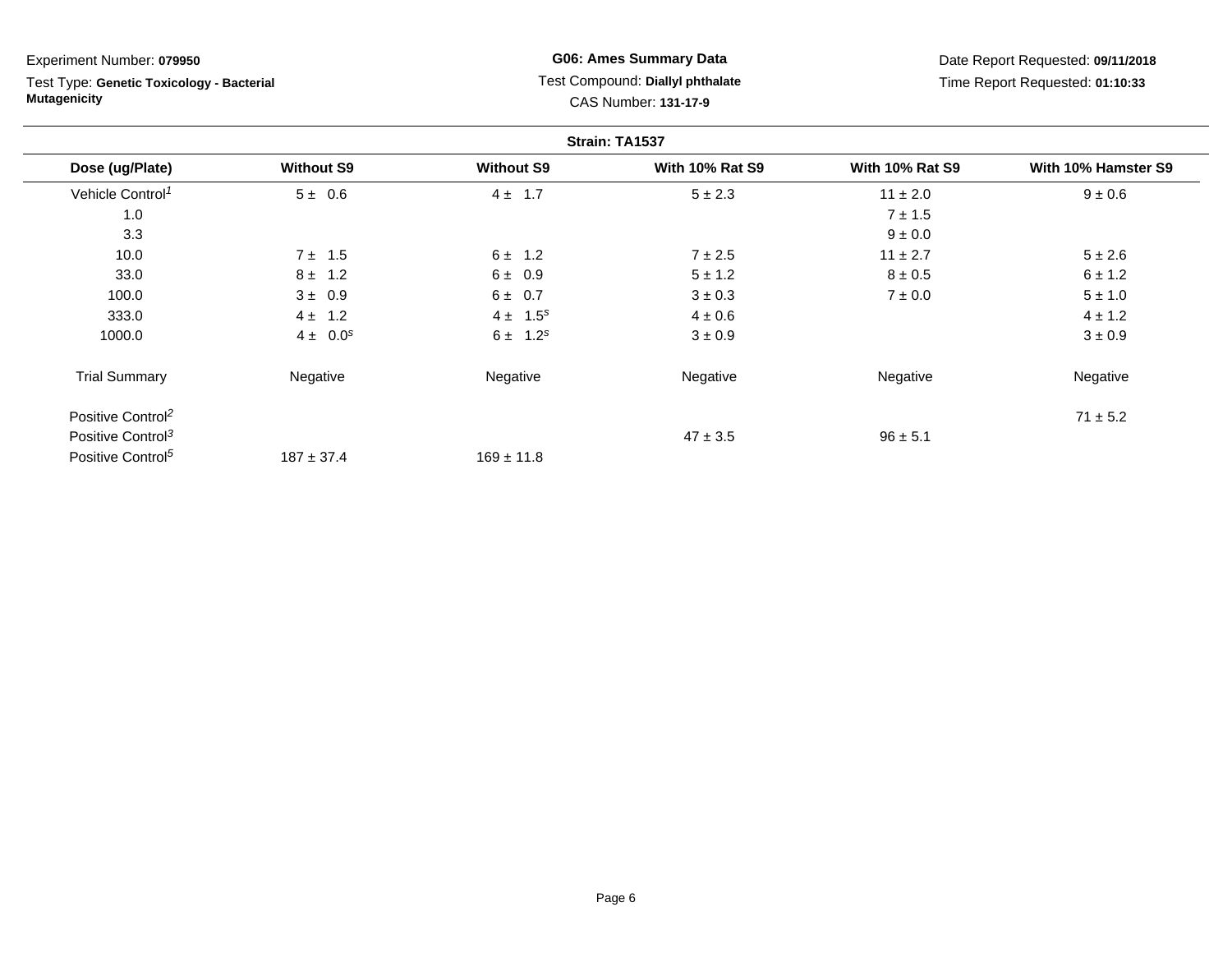Test Type: **Genetic Toxicology - Bacterial Mutagenicity**

| Dose (ug/Plate)               | With 10% Hamster S9 |
|-------------------------------|---------------------|
| Vehicle Control <sup>1</sup>  | $8 \pm 1.7$         |
| 1.0                           | $8 \pm 1.7$         |
| 3.3                           | $7\pm0.7$           |
| 10.0                          | $6 \pm 1.2$         |
| 33.0                          | $6 \pm 1.5$         |
| 100.0                         | $9 \pm 3.4$         |
| 333.0                         |                     |
| 1000.0                        |                     |
| <b>Trial Summary</b>          | Negative            |
| Positive Control <sup>2</sup> | $79 \pm 5.8$        |
| Positive Control <sup>3</sup> |                     |
| Positive Control <sup>5</sup> |                     |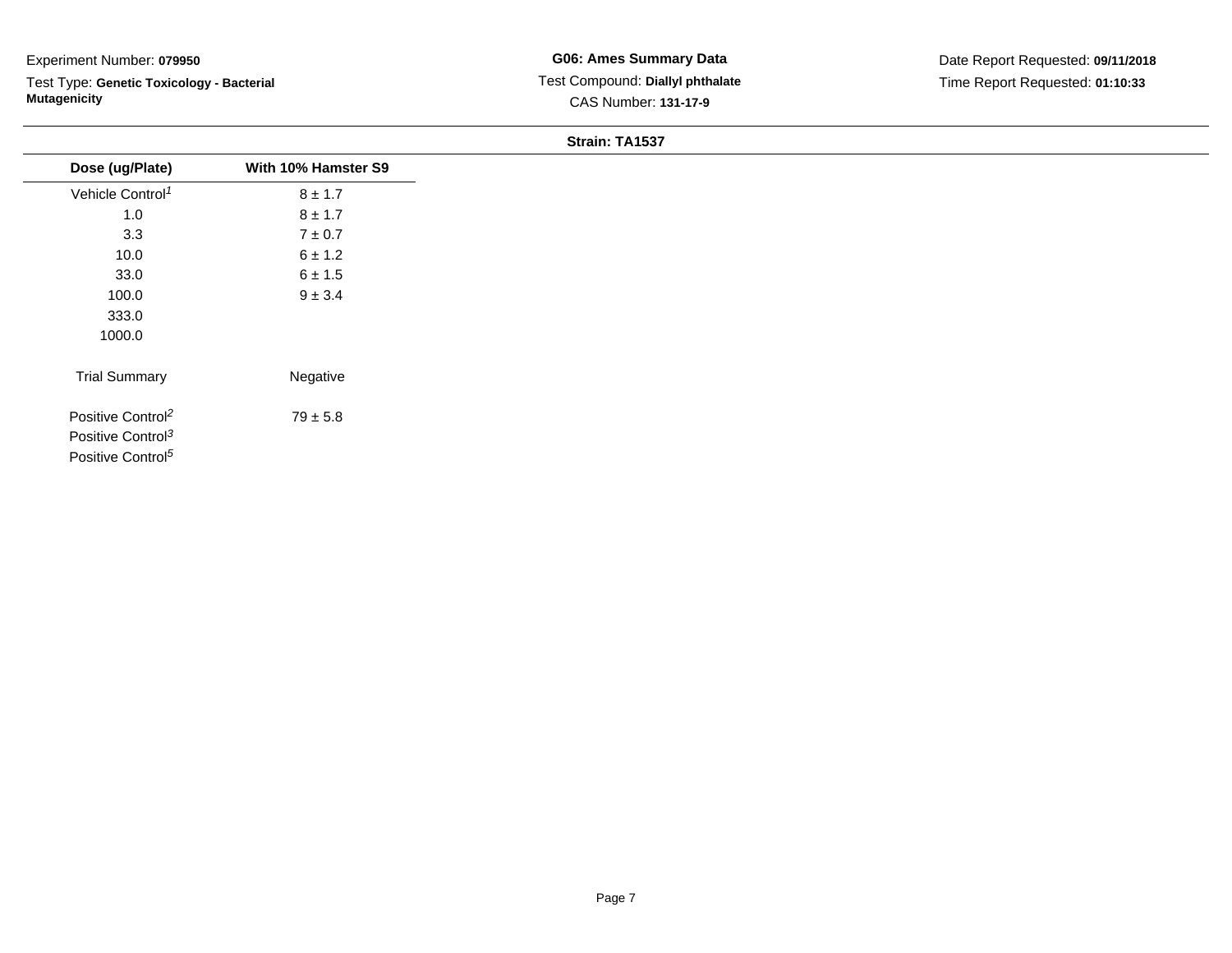Test Type: **Genetic Toxicology - Bacterial Mutagenicity**

## **G06: Ames Summary Data** Test Compound: **Diallyl phthalate**CAS Number: **131-17-9**

|                               |                   |                   | <b>Strain: TA98</b>    |                        |                     |
|-------------------------------|-------------------|-------------------|------------------------|------------------------|---------------------|
| Dose (ug/Plate)               | <b>Without S9</b> | <b>Without S9</b> | <b>With 10% Rat S9</b> | <b>With 10% Rat S9</b> | With 10% Hamster S9 |
| Vehicle Control <sup>1</sup>  | $15 \pm 3.0$      | $10 \pm 1.9$      | $16 \pm 1.2$           | $27 \pm 2.2$           | $23 \pm 1.7$        |
| 1.0                           |                   |                   |                        | $28 \pm 0.9$           |                     |
| 3.3                           |                   |                   |                        | $33 \pm 0.3$           |                     |
| 10.0                          | $17 \pm 1.3$      | $19 \pm 2.0$      | $24 \pm 1.3$           | $32 \pm 3.8$           | $26 \pm 0.7$        |
| 33.0                          | $16 \pm 2.4$      | $16 \pm 2.6$      | $21 \pm 1.9$           | $23 \pm 3.0$           | $28 \pm 3.5$        |
| 100.0                         | $14 \pm 2.6$      | $19 \pm 2.2$      | $16 \pm 1.9$           | $19 \pm 1.8$           | $14 \pm 0.9$        |
| 333.0                         | $16 \pm 0.9$      | $14 \pm 2.2$      | $15 \pm 2.3$           |                        | $14 \pm 1.9$        |
| 1000.0                        | $22 \pm 2.4$      | $17 \pm 3.2$      | 7 ± 2.0                |                        | $6 \pm 1.7$         |
| <b>Trial Summary</b>          | Negative          | Negative          | Negative               | Negative               | Negative            |
| Positive Control <sup>2</sup> |                   |                   |                        |                        | $870 \pm 20.6$      |
| Positive Control <sup>3</sup> |                   |                   | $354 \pm 13.2$         | $1066 \pm 61.6$        |                     |
| Positive Control <sup>6</sup> | $1281 \pm 14.0$   | $1168 \pm 33.3$   |                        |                        |                     |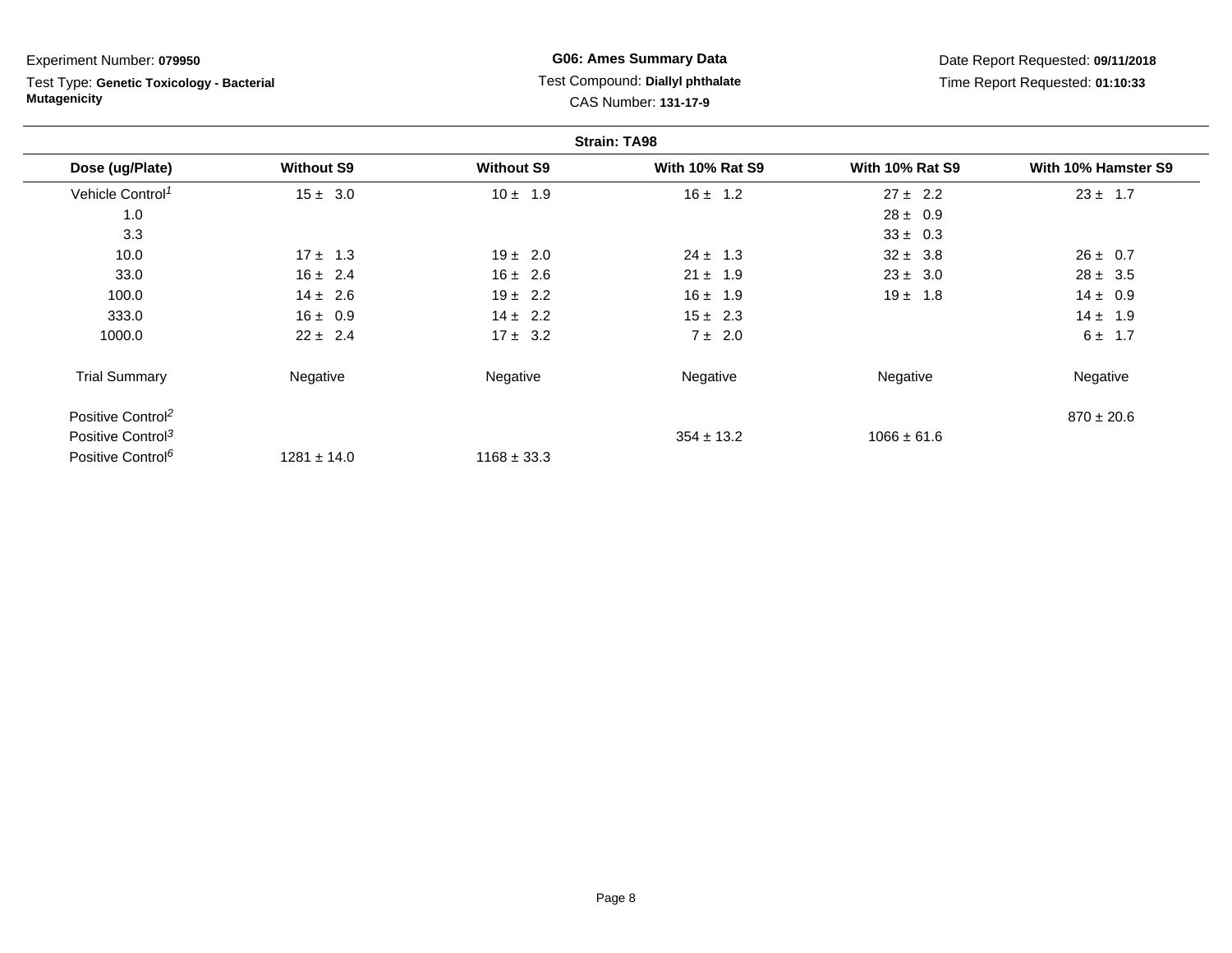Test Type: **Genetic Toxicology - Bacterial Mutagenicity**

## **G06: Ames Summary Data** Test Compound: **Diallyl phthalate**CAS Number: **131-17-9**

| Dose (ug/Plate)               | With 10% Hamster S9 |
|-------------------------------|---------------------|
| Vehicle Control <sup>1</sup>  | $28 \pm 1.8$        |
| 1.0                           | $32 \pm 2.3$        |
| 3.3                           | $30 \pm 3.2$        |
| 10.0                          | $29 \pm 2.6$        |
| 33.0                          | $25 \pm 4.9$        |
| 100.0                         | $23 \pm 3.2$        |
| 333.0                         |                     |
| 1000.0                        |                     |
| <b>Trial Summary</b>          | Negative            |
| Positive Control <sup>2</sup> | $1208 \pm 8.5$      |
| Positive Control <sup>3</sup> |                     |
| Positive Control <sup>6</sup> |                     |
|                               |                     |